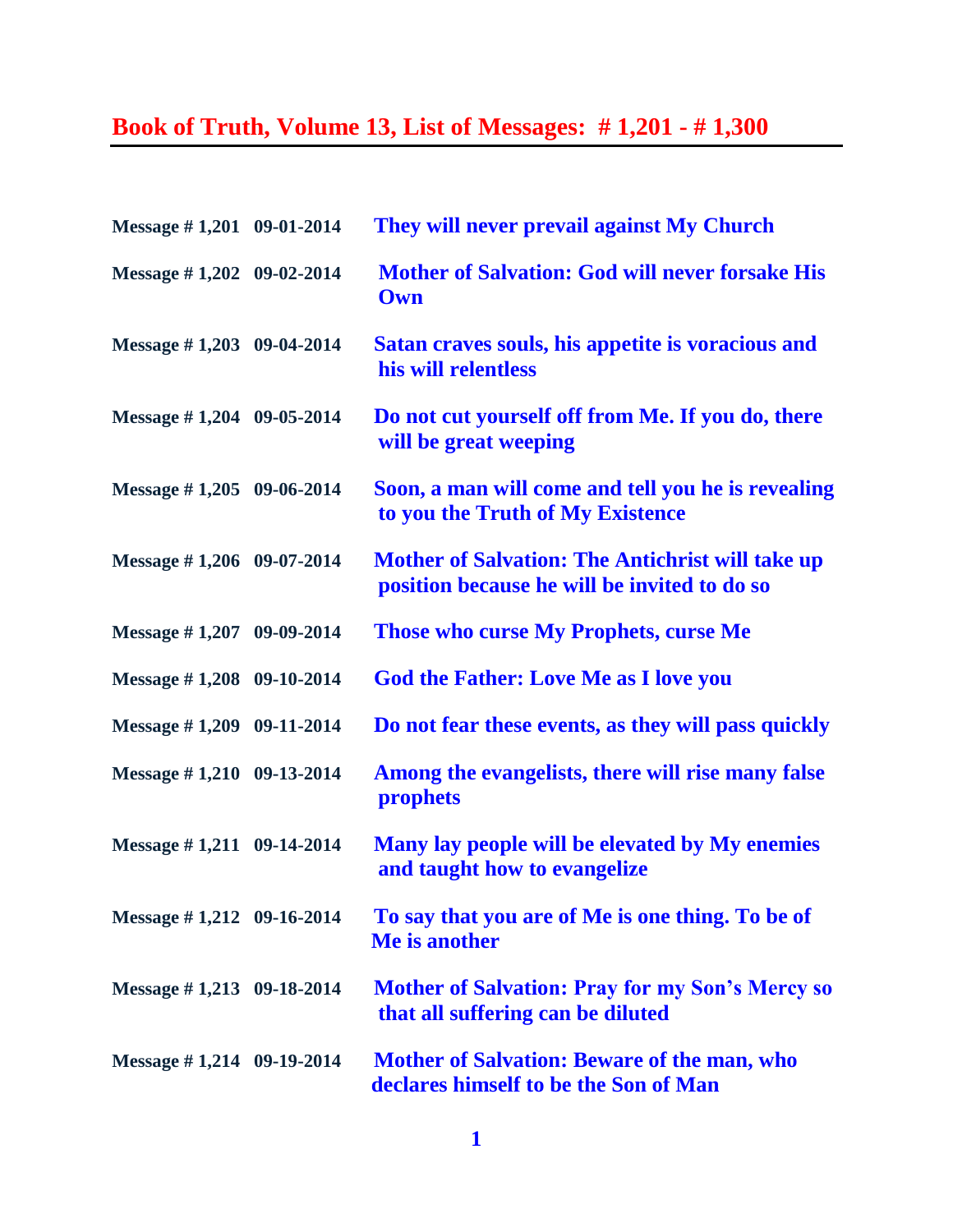| Message $\#$ 1,215 09-20-2014 | I never criticized sinners. I never cursed them. I<br>never hurt them                                                    |
|-------------------------------|--------------------------------------------------------------------------------------------------------------------------|
| Message #1,216 09-21-2014     | God preserves His Love for man through the<br>family unit                                                                |
| Message #1,217 09-23-2014     | It is easy to say you are a Christian, once you are<br>not challenged for being one                                      |
| Message #1,218 09-24-2014     | The beauty of man, created in the Living Image of<br>God, is indescribable                                               |
| Message #1,219 09-27-2014     | Mother of Salvation: Sin is a fact. It exists, and<br>will continue to exist until the Second Coming of<br><b>Christ</b> |
| Message #1,220 09-28-2014     | Cling to the Truth at all times, for without it, you<br>will be living a lie                                             |
| Message #1,221 09-29-2014     | God the Father: My Love will conquer evil and<br>hatred                                                                  |
| Message $\#$ 1,222 10-01-2014 | You either serve God, or give in to the folly of<br>men                                                                  |
| Message $\#$ 1,223 10-02-2014 | Put down your armor, for it will be crushed into<br>tiny pieces                                                          |
| Message #1,224 10-03-2014     | The global vaccination I told you about in 2010<br>will soon be witnessed                                                |
| Message #1,225 10-06-2014     | <b>Mother of Salvation: The Laws of God will soon</b><br>be overturned by millions                                       |
| Message $\#$ 1,226 10-08-2014 | When love diminishes, God is diminished in your<br><b>lives</b>                                                          |
| Message $\#$ 1,227 10-08-2014 | My Church, My True Church, will crawl on its<br><b>belly</b>                                                             |
| Message $\#$ 1,228 10-08-2014 | I give you now, the final Crusade Prayer                                                                                 |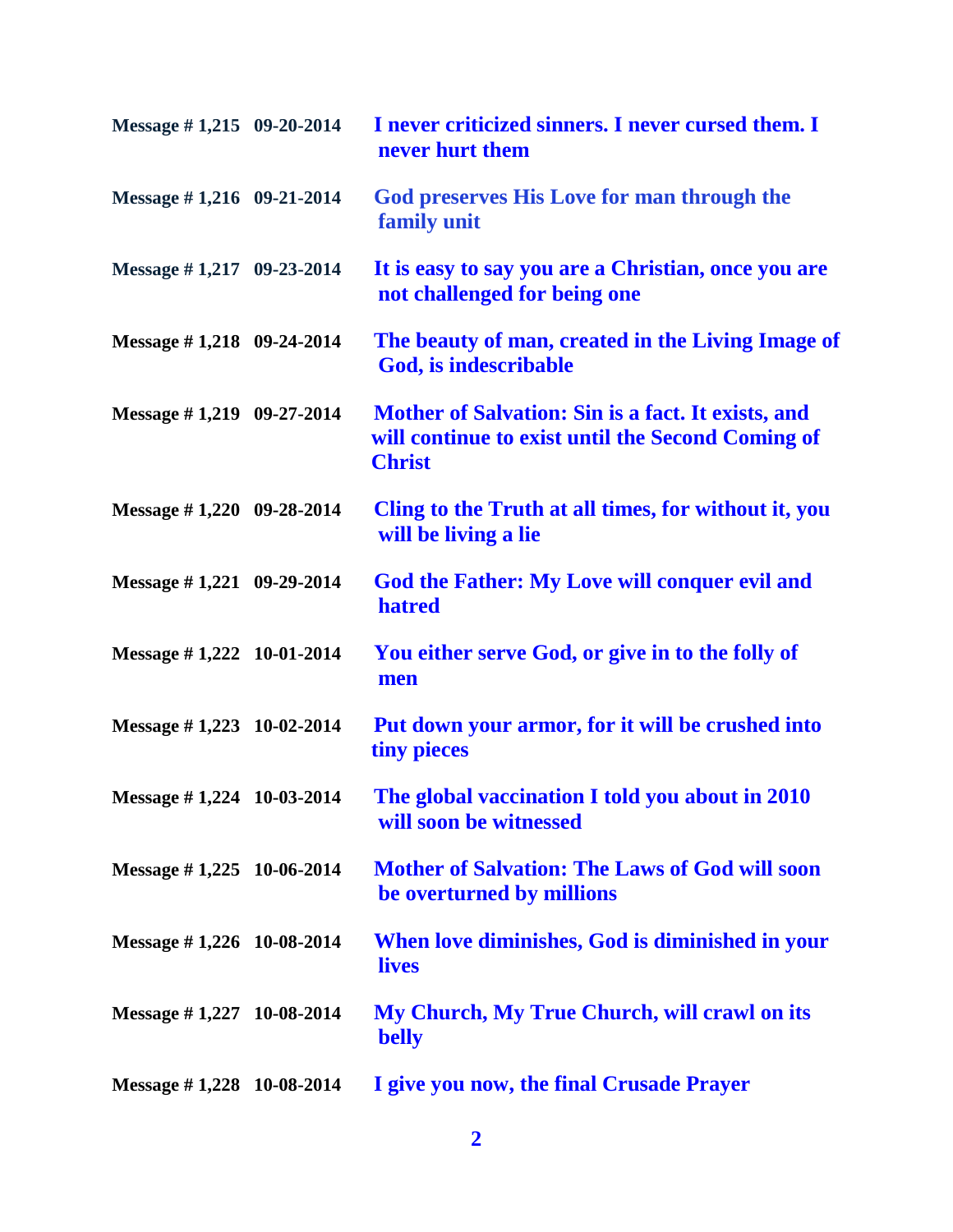| Message $\#$ 1,229 10-09-2014 | <b>Remember that after the Second Coming,</b><br><b>Purgatory will not exist</b>                     |
|-------------------------------|------------------------------------------------------------------------------------------------------|
| Message #1,230 10-10-2014     | <b>Mother of Salvation: Death will soon have no</b><br>power over man                                |
| Message $\#$ 1,231 10-11-2014 | <b>My Love for humanity is infinite</b>                                                              |
| Message $\#$ 1,232 10-11-2014 | <b>Divine Providence will always prevail</b>                                                         |
| Message $\#$ 1,233 10-12-2014 | God the Father: The land will be purified, just as<br>My children will be cleansed of all iniquities |
| Message $\#$ 1,234 10-12-2014 | I Am coming for those who are most undeserving<br>of My Mercy, first                                 |
| Message #1,235 10-14-2014     | The Keys of My Kingdom, of the world to come,<br>have been prepared                                  |
| Message $\#$ 1,236 10-16-2014 | Hunger of the spirit leaves the soul empty,<br>miserable and lost                                    |
| Message $\#$ 1,237 10-17-2014 | <b>Mother of Salvation: Many will be stripped of</b><br>their titles                                 |
| Message $\#$ 1,238 10-18-2014 | <b>Cursed are those who curse Me</b>                                                                 |
| Message $\#$ 1,239 10-19-2014 | <b>Mother of Salvation: Blessed are those who will</b><br>be given the keys of Paradise              |
| Message $\#$ 1,240 10-21-2014 | <b>Accept the Truth given to you in the Book of</b><br><b>Revelation</b>                             |
| Message $\# 1,241$ 10-23-2014 | Oh how arrogant is the man who scoffs at My<br><b>Existence</b>                                      |
| Message $\#$ 1,242 10-24-2014 | The Hand of God will use the sun to alert the<br>world                                               |
| Message $\#$ 1,243 10-26-2014 | Sometimes, what may seem unfair is beyond your<br>understanding                                      |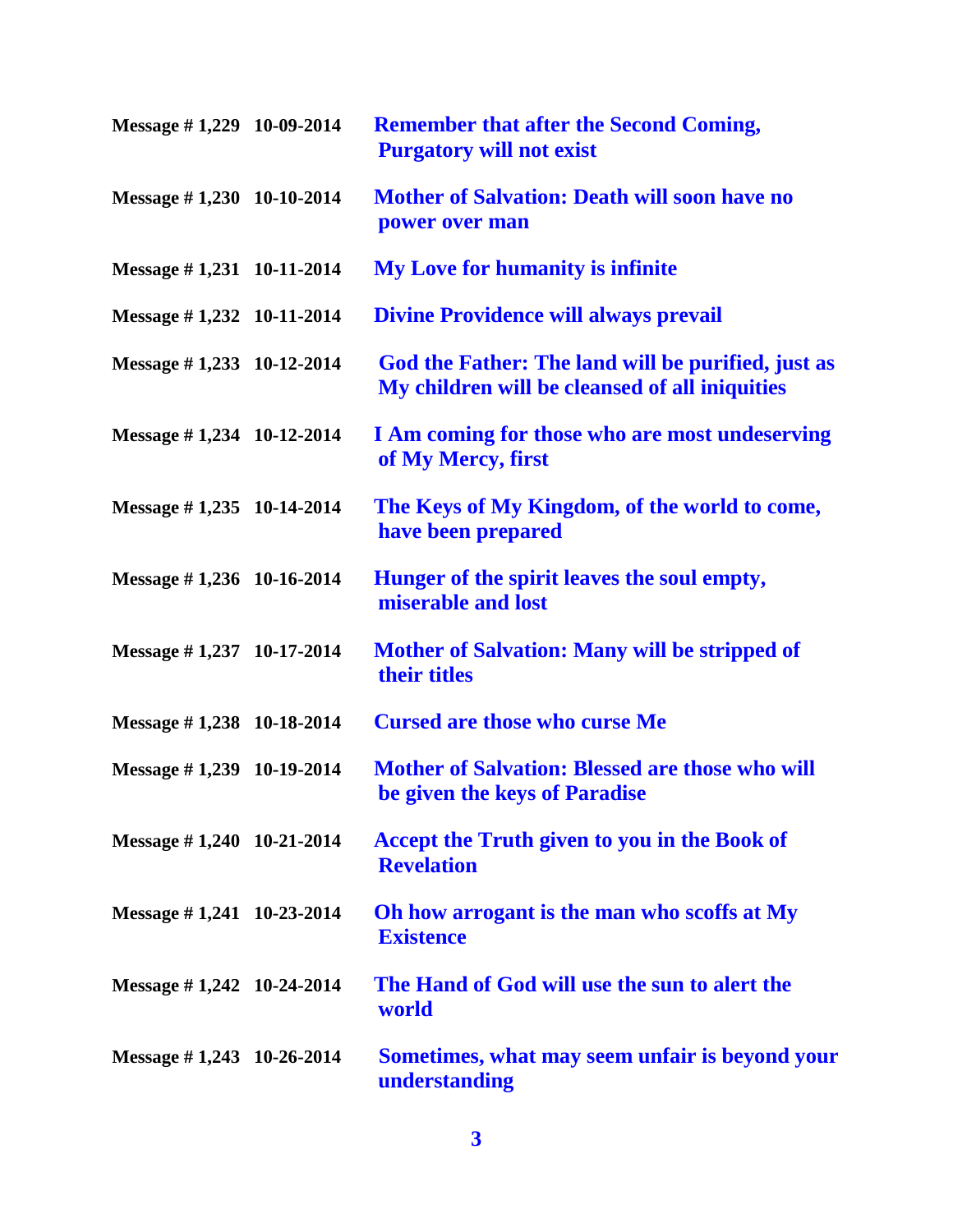| Message $\#$ 1,244 10-27-2014 | <b>Mother of Salvation: My role as the Mother of</b><br>God's children is being undermined           |
|-------------------------------|------------------------------------------------------------------------------------------------------|
| Message $\#$ 1,245 10-28-2014 | <b>God the Father: Without Me you could not exist</b>                                                |
| Message #1,246 10-29-2014     | <b>Mother of Salvation: Faith is the foundation of</b><br>the Church                                 |
| Message $\#$ 1.247 10-29-2014 | I pour great Graces over My Followers at this<br>time                                                |
| Message $\#$ 1,248 10-30-2014 | <b>Mother of Salvation: Accept the Cross with</b><br>dignity. Do not complain                        |
| Message $\#$ 1,249 10-31-2014 | Those who opposed My First Coming refused to<br>accept the Will of God                               |
| Message $\#$ 1,250 11-01-2014 | <b>Nothing can come from nothing</b>                                                                 |
| Message $\#$ 1,251 11-02-2014 | I will come at a time when you least expect                                                          |
| Message #1,252 11-03-2014     | Euthanasia is an abhorrent act in My Eyes                                                            |
| Message #1,253 11-04-2014     | <b>Once confusion enters the Church it creates</b><br>discord. Know that this does not come from God |
| Message #1,254 11-05-2014     | God the Father: Let not one man amongst you be<br><b>ignorant of My Justice</b>                      |
| Message #1,255 11-06-2014     | Those who believe that God will not punish the<br>wicked do not know Him                             |
| Message $\#$ 1,256 11-08-2014 | <b>Mother of Salvation: The Book of Truth is</b><br><b>contained in Public Revelation</b>            |
| Message $\#$ 1,257 11-09-2014 | I will salvage 5 billion souls because of this<br><b>Mission</b>                                     |
| Message $\#$ 1,258 11-12-2014 | Your life on earth is a test of your love for Me                                                     |
| Message $\#$ 1,259 11-13-2014 | I was deemed to be a wicked man and a false<br>prophet and so they scourged Me                       |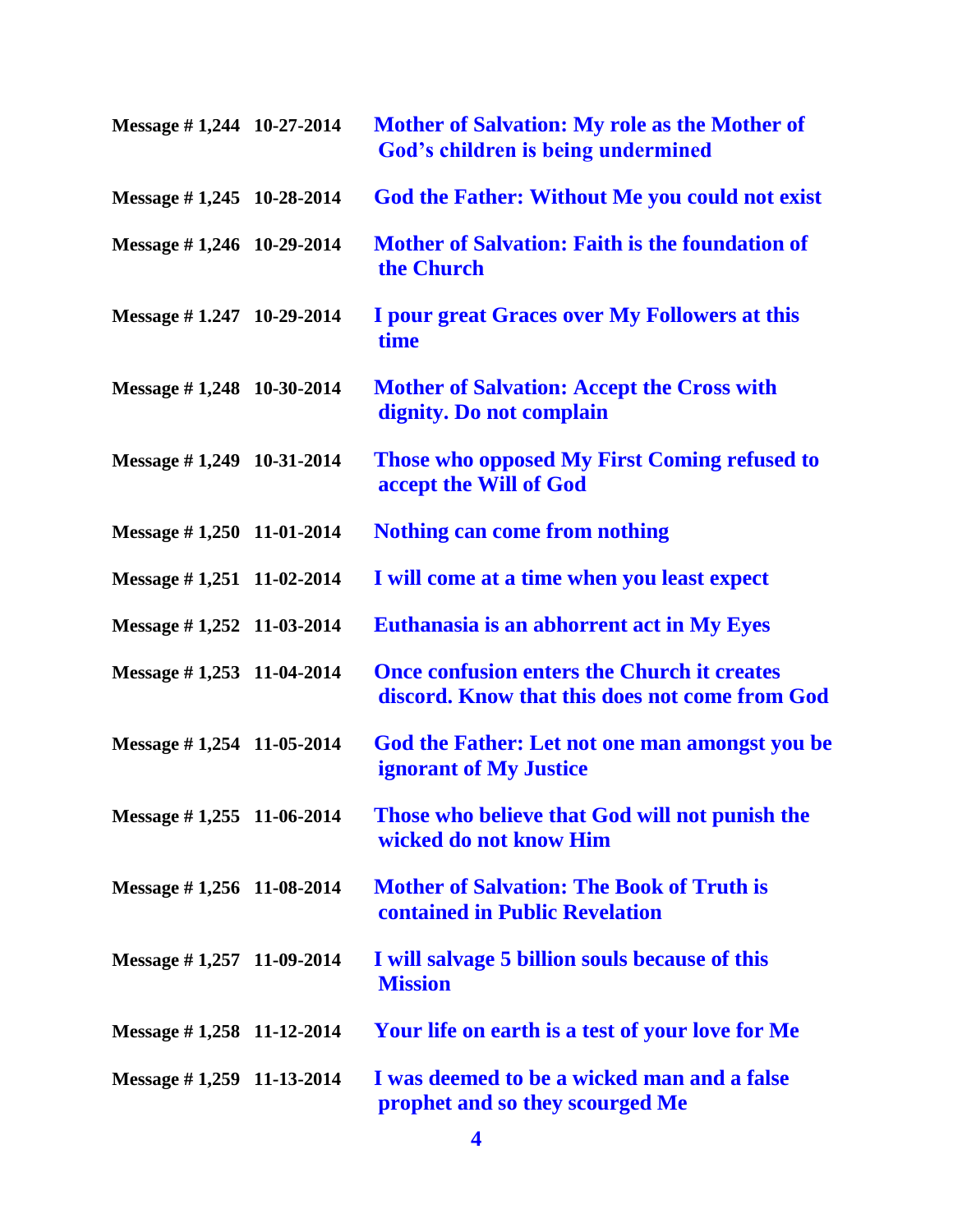| Message #1,260 11-13-2014     | The only objective of private revelation is to save<br>souls                                      |
|-------------------------------|---------------------------------------------------------------------------------------------------|
| Message #1,261 11-15-2014     | Pagans, who shun the Truth, will enter My House                                                   |
| Message #1,262 11-16-2014     | Mother of Salvation: if you do not ask, then how<br>can my Son help you?                          |
| Message $\#$ 1,263 11-16-2014 | God would never dictate any other doctrine<br>because He gave the world His Word                  |
| Message $\#$ 1,264 11-17-2014 | <b>Mother of Salvation: The more you pray, the</b><br>stronger will be your relationship with God |
| Message $\#$ 1,265 11-18-2014 | <b>Soon Christians will become like pagans</b>                                                    |
| Message #1,266 11-19-2014     | <b>Mother of Salvation: Let me bring love and</b><br>comfort to the afflicted                     |
| Message $\#$ 1,267 11-21-2014 | <b>Mother of Salvation: I have a message for the</b><br><b>Roman Catholic Clergy</b>              |
| Message $\#$ 1,268 11-23-2014 | The evil spirit of Jezebel will do all she can to<br>infiltrate My Church on earth                |
| Message $\#$ 1,269 11-24-2014 | The earth, infested by their evil ways, will groan<br>in pain                                     |
| Message #1,270 11-26-2014     | <b>Heresies will abound and my Name will become</b><br>extinct                                    |
| Message $\#$ 1,271 11-27-2014 | <b>Mother of Salvation: The false Church of</b><br>darkness will be lifeless                      |
| Message #1,272 11-27-2014     | People have lost love in their lives because they no<br>longer revere Me                          |
| Message $\#$ 1,273 11-28-2014 | New names will be given to titles, which are<br>associated with Me                                |
| Message $\#$ 1,274 11-29-2014 | Those who gave away their birthright to the<br><b>Beast, will never come before Me</b>            |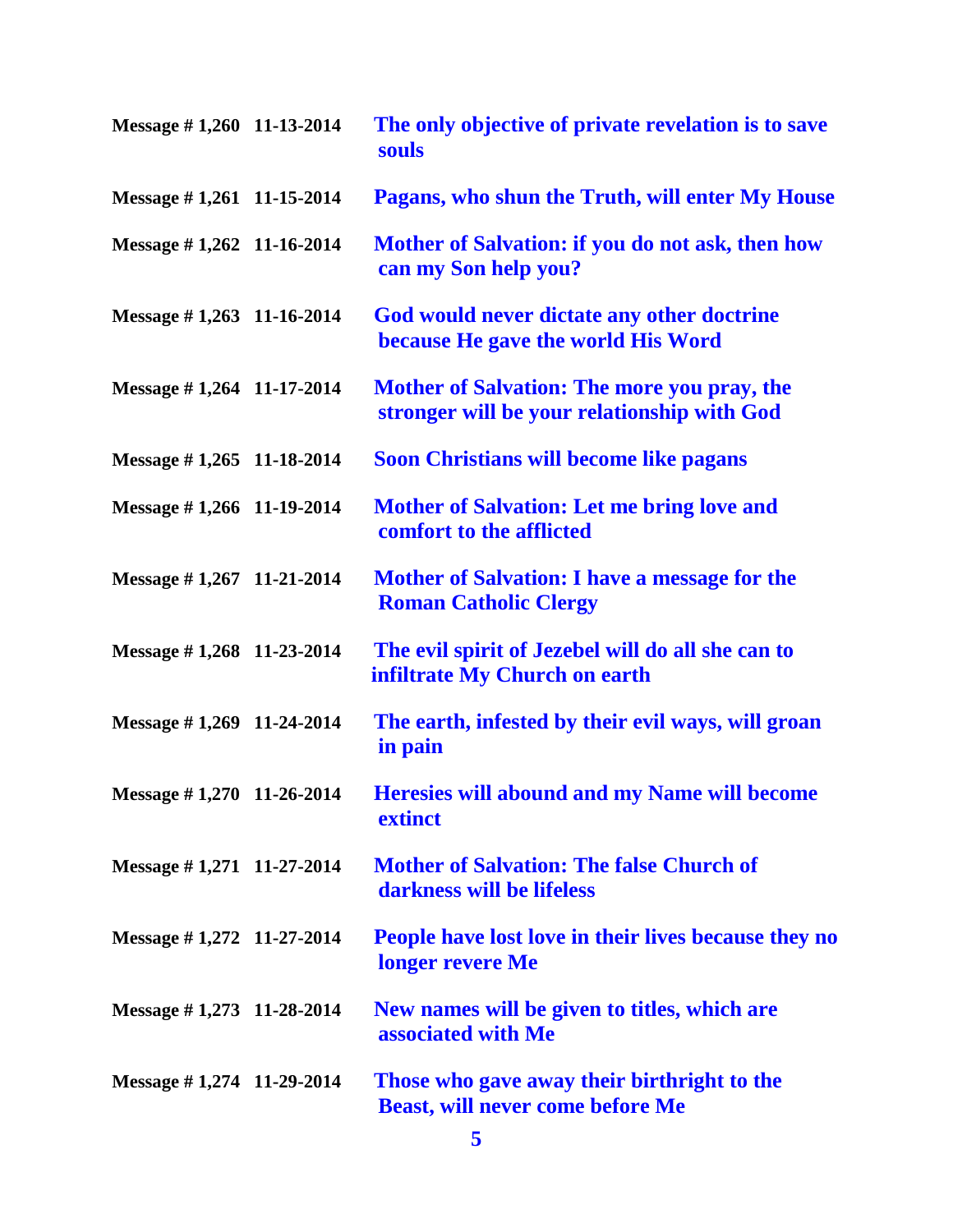| Message $\#$ 1,275 11-30-2014 | <b>Mother of Salvation: God's Angels can be asked</b><br>to pray for you but never to grant you powers          |
|-------------------------------|-----------------------------------------------------------------------------------------------------------------|
| Message $\#$ 1,276 12-02-2014 | <b>Every man possesses traits of My Father</b>                                                                  |
| Message #1,277 12-04-2014     | My Presence will shake the earth and the ground<br>will tremble                                                 |
| Message $\#$ 1,278 12-05-2014 | <b>Mother of Salvation: God created a natural order</b><br>for humanity                                         |
| Message $\#$ 1,279 12-06-2014 | Should you embrace new age practices you deny<br><b>Me</b>                                                      |
| Message $\#$ 1,280 12-07-2014 | <b>God the Father: Without Me there would be</b><br>nothing. No universe. No love. No life                      |
| Message $\#$ 1,281 12-08-2014 | <b>Mother of Salvation: My Son has accorded me the</b><br>power to crush the head of the serpent                |
| Message $\#$ 1,282 12-09-2014 | <b>Mother of Salvation: I was sent as His messenger</b><br>throughout all the ages                              |
| Message $\#$ 1,283 12-11-2014 | The new religion for all people will draw non-<br><b>Christian faiths</b>                                       |
| Message #1,284 12-13-2014     | The conscience of a man is like a mirror to his<br>soul                                                         |
| Message #1,285 12-14-2014     | Your works for others will mean nothing to Me,<br>for you will be judged by your loyalty to the<br><b>Truth</b> |
| Message #1,286 12-15-2014     | Instead, they will fall into the trap of separating<br>dogma from doctrine                                      |
| Message $\#$ 1,287 12-16-2014 | For every good deed you do, say nothing                                                                         |
| Message $\#$ 1,288 12-20-2014 | <b>Mother of Salvation: The Gift of Love is</b><br>intensified at Christmas                                     |